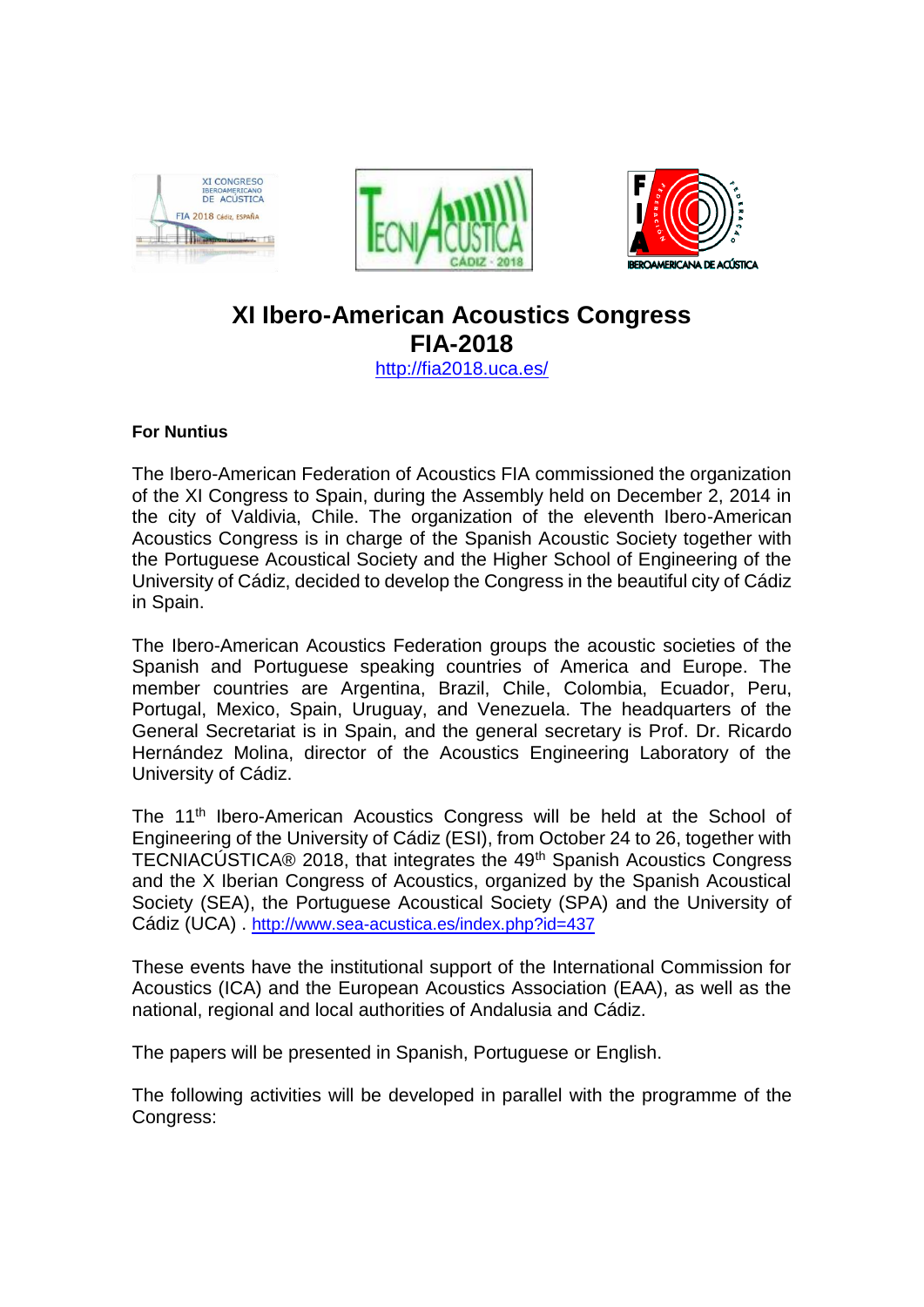• SEMINAR ON "Acoustics in the field of engineering and the environment" that we want to call: "Autumn Acoustic Seminar". The goal is to analyze the importance of acoustics in the fields of engineering and science.

• EXPOACÚSTICA 2018, Technical Exhibition of Products and Services of Acoustics and Vibrations, in which the main firms of the Sector will participate (16), where the latest technological developments will be shown.

Other activities where the main topics of interest in the development of Acoustics will be held:

• Constitution of the Ibero-American Research Network in Acoustic Engineering, of the AUIP.

- Framework of R & D in Acoustics Engineering
- National Meeting Coordinators Master's Degree in Acoustic Engineering
- Meeting of the Board of Directors of FIA
- General Assembly of the FIA

The Congress is aimed at both the University and research field in the field of acoustics and companies in the sector, having a clear international character. The type of participation is face-to-face, with the presentation of oral communications and papers with peer review. A number of attendees of about 300 researchers are expected whose presentations will be distributed in 26 morning and afternoon sessions plus 2 round tables, Workshop and 3 plenary conferences.

The technical program of the Congress will include the main topics of acoustics, both classical topics and those of the most recently developed areas. It will be the forum where the most recent works carried out in the different fields of acoustics will be presented, a subject that every day and with greater intensity is present in the technological development of today's society in activities such as work, leisure and culture, being subject of special attention in Universities, Professional Associations and Associations, City councils, Institutions and Companies.

Link to InfoCongress: <http://www.congresotecniacustica.info/enter.htm>

As an indication, structured sessions are the following:

AAM-0 Environmental Acoustics. Management and control of noise

AAM-1 Third Round of Strategic Noise Maps. Current status of MER and Action Plans

AAM-2 Analysis and evaluation of noise and vibrations in electric and hybrid vehicles

AAM-3 Perception of discomfort: Acoustic Comfort. Psychoacoustic AAM-4 Soundscapes

AAM-5 Intelligent Cities and internet of things in the field of acoustics and sound.

AAM-6 Noise and vibrations in working environments

AED-0 Acoustics in buildings